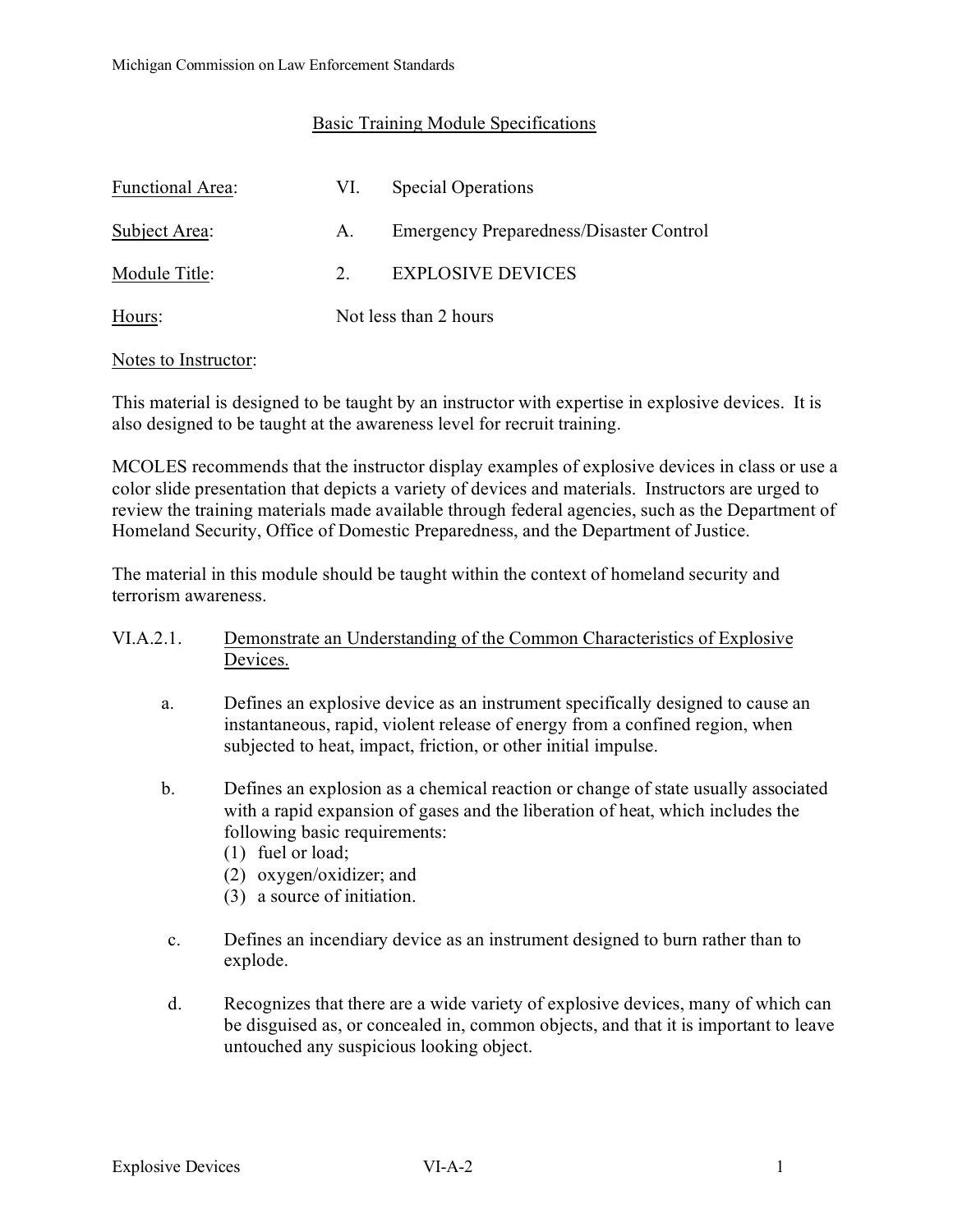#### VI.A.2.2. Identify Explosive Devices.

- a. Recognizes conventional low explosives, such as:
	- (1) smokeless powders;
		- (2) black powder;
		- (3) Pyrodex powders and pellets; and
		- (4) pyrotechnic powder.

### b. Recognizes conventional high explosives, such as:

- (1) nitroglycerine;
- (2) TNT;
- (3) dynamite;
- (4) slurries/water gel;
- (5) ammonium nitrate (ANFO); and
- (6) C-4.
- c. Recognizes improvised (AKA: homemade) explosives.
- d. Understands the dangers of consumer and commercial fireworks.
- e. Recognizes common military ordnance, such as:
	- (1) grenades;
	- (2) artillery shells and projectiles;
	- (3) mortar shells;
	- (4) mines; and
	- (5) rockets.
- f. Defines an improvised explosive device (IED) as any homemade instrument consisting of a triggering mechanism and volatile material designed to cause property damage or personal injury and which can take a variety of forms from basic to complex.
- g. Recognizes the common components of an improvised explosive device (IED), which may include:
	- (1) a power supply or power source;
	- (2) a fuse, initiator or detonator;
	- (3) a switch, which can be:
		- (a) time-activated;
		- (b) victim-activated (booby trap);
		- (c) command-initiated; or
		- (d) any combination of the above;
	- (4) an explosive material;
	- (5) a container; and
	- (6) added shrapnel.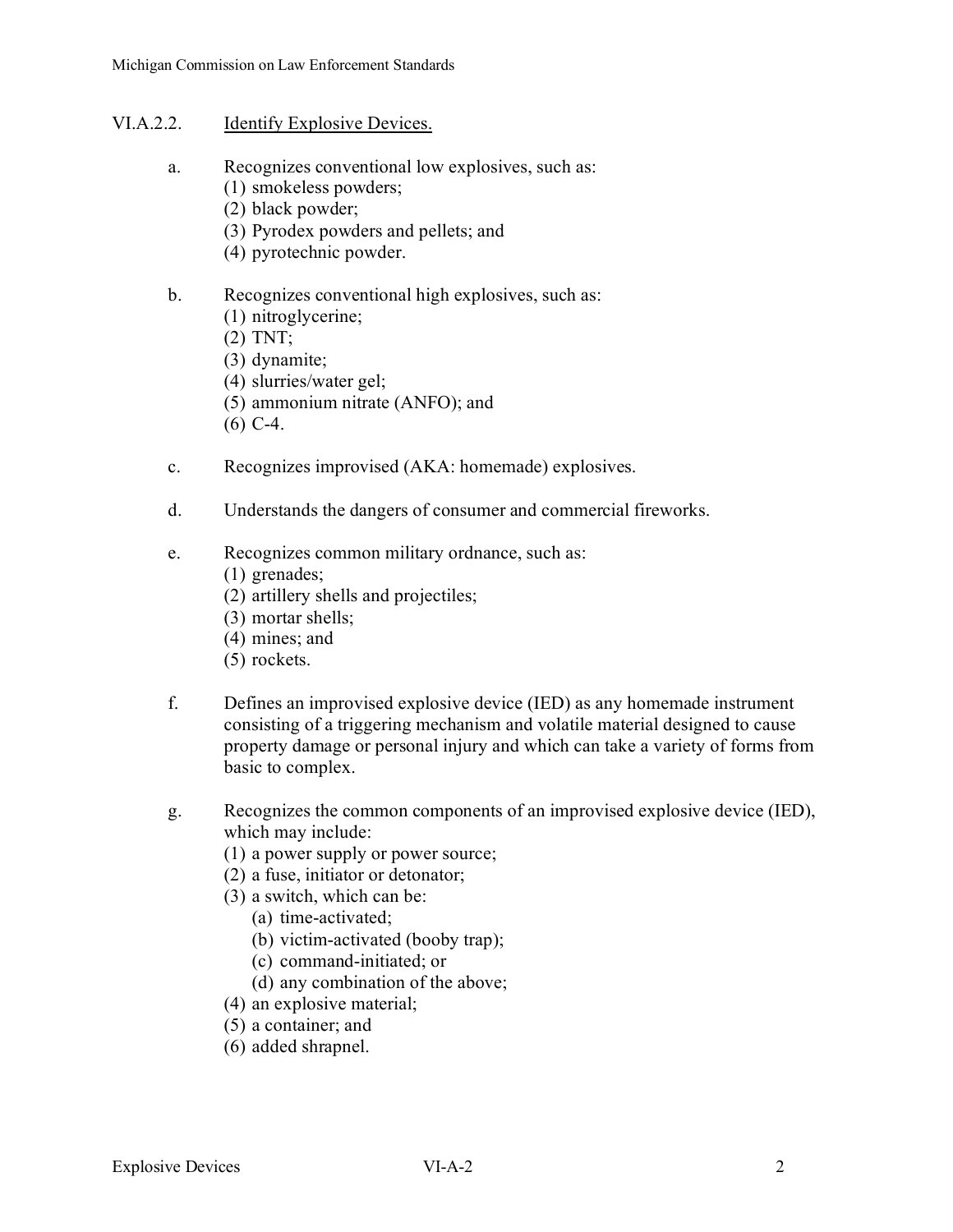- VI.A.2.3. Demonstrate an Understanding of the Response Protocols to a Bomb Threat.
	- a. Receives bomb threat by phone:
		- (1) notes time the call was received;
		- (2) asks appropriate questions (when, where, what, why, etc.);
		- (3) notes characteristics of caller's voice and background noises;
		- (4) identifies general v. specific threat; and
		- (5) attempts to keep caller on the line.
		- b. Evaluates how local agency policies and procedures and departmental standard operating procedures affect the officer's response to a bomb threat.
		- c. Responds to scene of a bomb threat rapidly but safely, and:
			- (1) gathers relevant information from building occupants; and
			- (2) recognizes that police radios, cell phones and pagers emit electromagnetic radiation.
		- d. Searches for suspicious or suspected devices by:
			- (1) explaining search procedures to building management;
			- (2) searching with building occupants or those in authority;
			- (3) searching systematically; and
			- (4) looking for unclaimed or out of place items.
	- e. Considers the following when a suspicious device is located:
		- (1) establishing a perimeter;
		- (2) maintaining radio silence within 300 ft.;
		- (3) noting and recording useful information regarding the device;
		- (4) determining possible evacuation procedures, considering time, distance and shielding;
		- (5) initiating searches of evacuation routes and staging locations;
		- (6) notifying the bomb squad;
		- (7) continuing the search in other areas, if practicable; and
		- (8) recognizing the possibility of secondary devices.

# Notes to Instructor:

Show examples of various IEDs to the class so the students have an idea of what to look for when working patrol, including pipe bombs, car bombs, fertilizer-based bombs, etc.